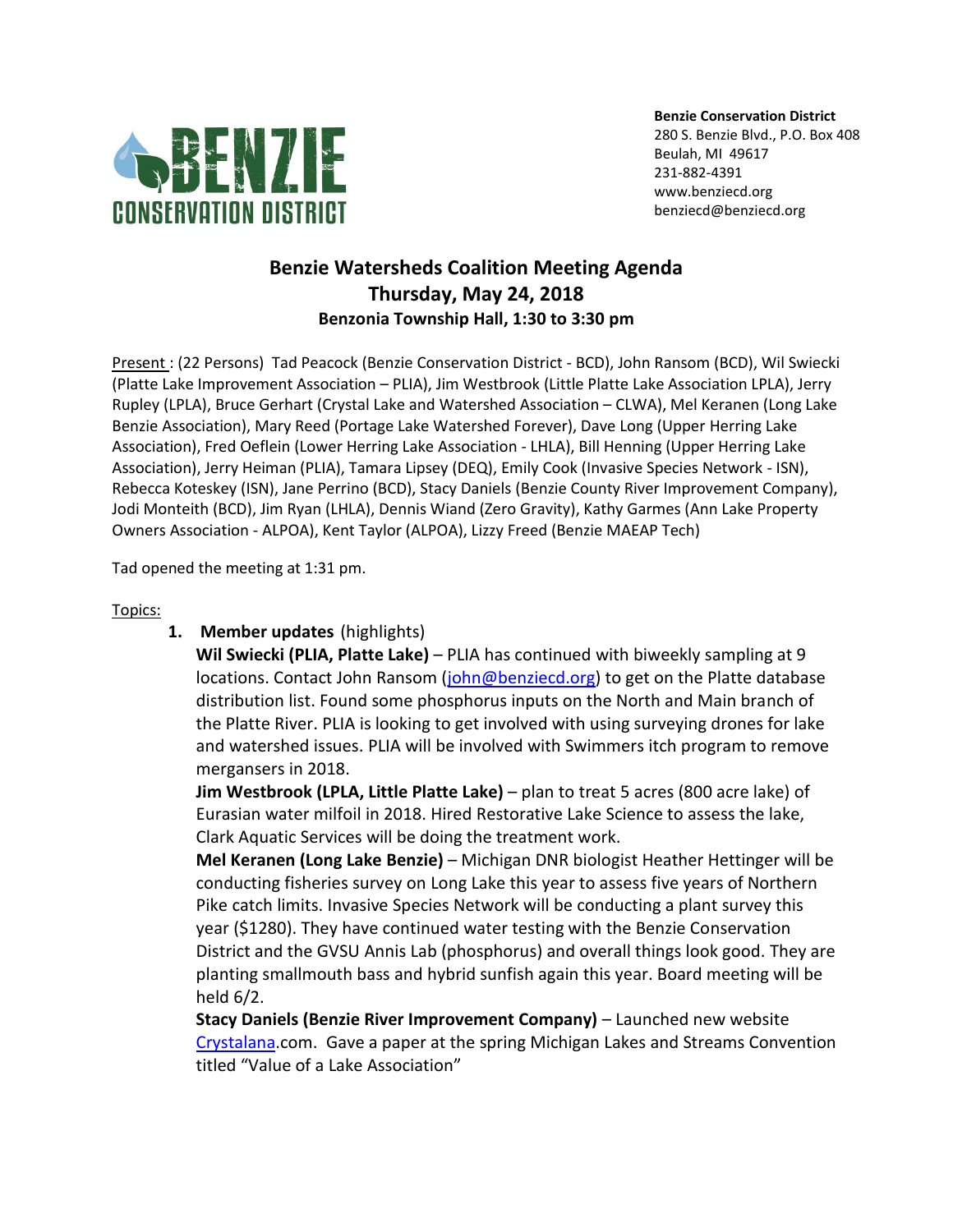**Kent Taylor (ALPOA, Ann Lake)** – ALPOA raised \$5k for a rapid reaction treatment fund. They selected PLM to do the treatments if/when needed. Almira township agreed to 50% cost share or lakes in Almira to conduct aquatic plant surveys.

**Mary Reed (Portage Lake, Manistee)** – Working to update their watershed management plan. Hoping to submit it by October 2018

**Lizzy Freed (MAEAP tech)** – Provided overview of th[e Michigan Agriculture](http://www.maeap.org/)  [Environmental Assurance Program.](http://www.maeap.org/) Please contact her if there are any farmers in the area that may be interested in the MAEAP.

**Bruce Gerhart (CLWA, Crystal Lake)** – CLWA is also participating in the MI Swimmer's Itch program. Looking to train two volunteers to trap mergansers around the lake. Working with Zero gravity to complete aquatic plant survey in 2018. Not planning to control known EWM populations in 2018. Plan to do treatments next year.

**Dennis Wiand (Zero Gravity)** – Conducting shoreline surveys through the region (e.g. Glen Lake). Testing the use of drones to look for visual ques for swimmers itch. Working with CLWA to due aquatic plant survey in 2018.

**Tamara Lipsey (MI DEQ)** – DEQ is conducting status and trends sampling in the Herring, Betsie, and Platte watersheds in 2018 (passed out a list of sampling locations). Survey rotates on a 5 year cycle. Also, conducting targeted E coli sampling in Herring Creek and Cold Creek. Sleeping Bear Dunes National Park is applying for funding for Non-point Source project.

**Dave Long (Upper Herring Lake)** – Found EWM in Upper Herring Lake in 2017 near the boat launch. Working with the BCD to survey and possibly treat EWM in 2018. Cutting back on nutrient sampling this summer but may continue e coli testing. Didn't see a large microsytis bloom in 2017 like in 2016 but will be sampling again in 2018.

**Jim Ryan (Lower Herring Lake)** – This will be the 8<sup>th</sup> year of phragmites treatments. Hired PLM to conduct EWM treatments and will be treating the whole lake in 2018. High water due to the outlet getting blocked has been a major issue. In the process of getting a DEQ/Army Corps of Engineers permit to keep outlet open. UHLA is filing to become a 501c3.

#### **2. Old Business**

- **a) Invasive species update (Emily Cook) –** ISN has a season crew again this year. Currently working on a lot of Garlic Mustard but will be moving on to Knotweed, baby's breath, and phragmites. Planning on biocontrol treatments for Purple Loosestrife in Honor in 2018. Rebecca has been working with townships on local ordinances regarding invasive species.
- **b) Herring Lakes WS Management Plan update -** Greg Goudy is working on final revisions as we speak. Then the plan goes to EPA for approval.
- **c) MLSA convention at Crystal Mt**  well attended this year particularly by local watershed reps. Focus was on developing lake associations.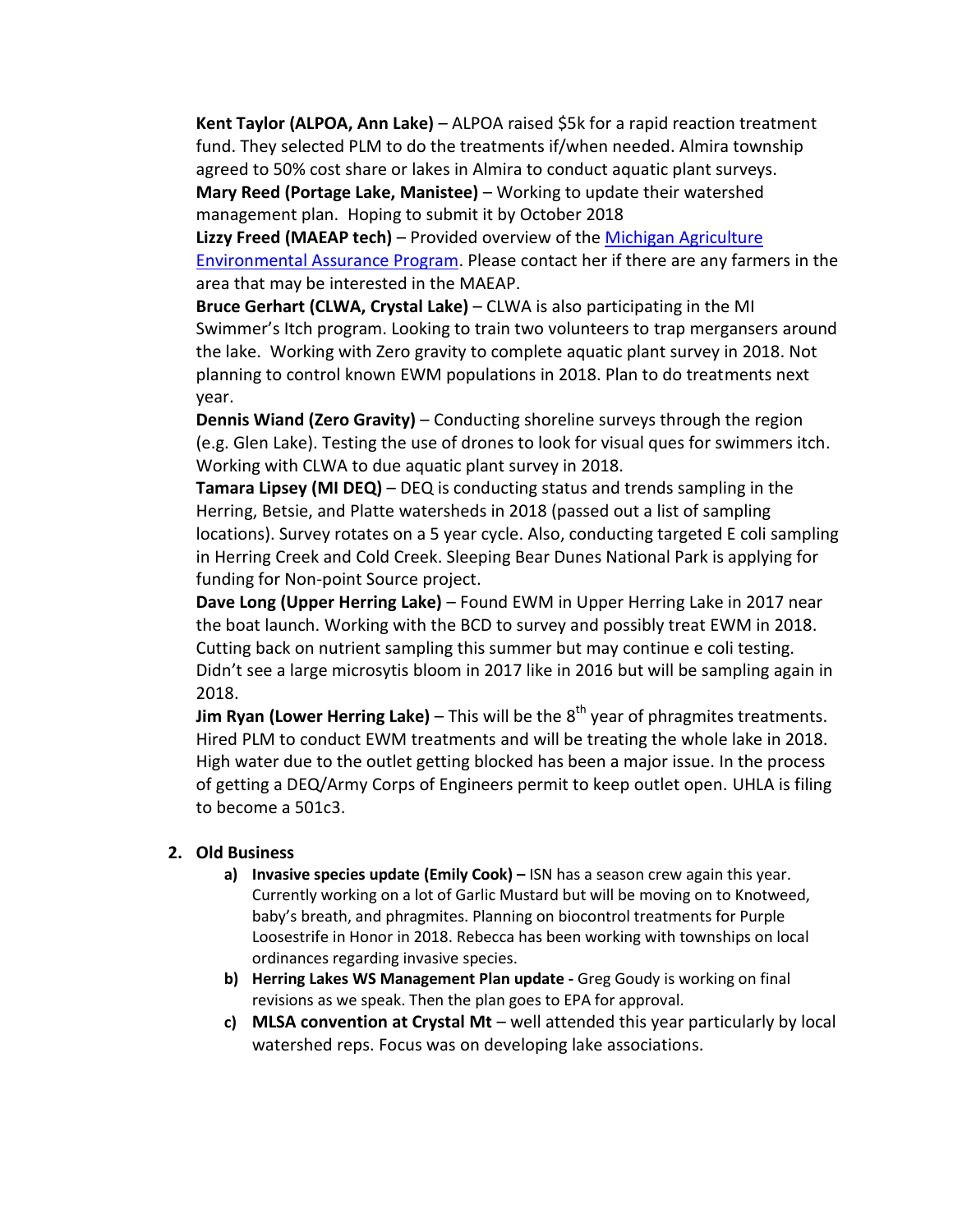### **3. New Business/Projects**

a) **Membership tracking software? (Fred O)** – How do lake associations track memberships, collect dues, websites, emails etc.? \*you can find Coalition members website by clicking on the partners images on the BWSC website <https://www.benziecd.org/benzie-watersheds-coalition.html>

**Kathy, ALPOA** – excel spreadsheets, mailmerge for emails, mostly everything is on their website (newsletters, etc.)

**Dave Long, UHLA** – Facebook page is their web presence

**Jerry Heiman, PLIA –** 250 members. They use wildapricot for website membership dues, admin. Cost about \$300-400 annually(?)

**Mel, Long Lake BC** – send out hard copy of newsletter with attachment to renew membership dues. Suggest going to township to track new riparians, Benzie county parcel map [\(http://rs1.liaa.org/benzieco/\)](http://rs1.liaa.org/benzieco/) also has (mostly) up to date information.

**Jim R (LHLA)** – use sailmail for phragmites permissions. ONXhunt has searchable property information for \$25/month membership.

- b) **Volunteer Stream Monitoring Program recap (John Ransom)** 15 volunteers this spring including 5-6 NMC students. Planning to host a macroinvertebrate ID workshop at the BCD on 6/27.
- c) **Aquatic Invasive Species update (Jane Perrino)** Schedule a visit with the boat washing station! Asked about which townships have boat washing ordinances. Signage? Contact sheriff –bass tournaments, small lake boat washing?
- d) **BCD Millage Renewal, Tad** Millage vote will be on August 7<sup>th</sup>. Asking for a renewal with an increase from 0.1 mill to 0.125 mills. Approx. \$150k per year. Increase would likely support AISPP.
- e) **DEQ/MDARD permits meeting recap** Wil S. PLIA discovered an increase in phosphorus in the Platte River between Veteran's park and Pioneer Rd starting in 2013. During this same time period the DEQ permitted PCA (Paper Corp of America) to make subsoil injections of paper waste product on a field in Homestead township section 13. The PLIA and BCD wrote a letter to the Governor to request information on permitted activities within Benzie County. This led to a meeting with representatives from the DEQ, PLIA, BCD, and MDARD regarding accessibility to permit information. Meeting resulted in PCA halting subsurface application in the field in section 13 and (after a few follow up conversations) the PLIA and BCD learned that Township Supervisors receive all permit applications in their townships. The PLIA and BCD are now working with the townships to get permit information in Benzie County.
- f) **Cold Creek Basin grant update** Should be hearing back any time (early summer)
- g) **DEQ/USACE permit application Letter of Support**, Jim Ryan- Jim asked coalition member to sign a letter of support for their DEQ/USACE permit (see member updates)